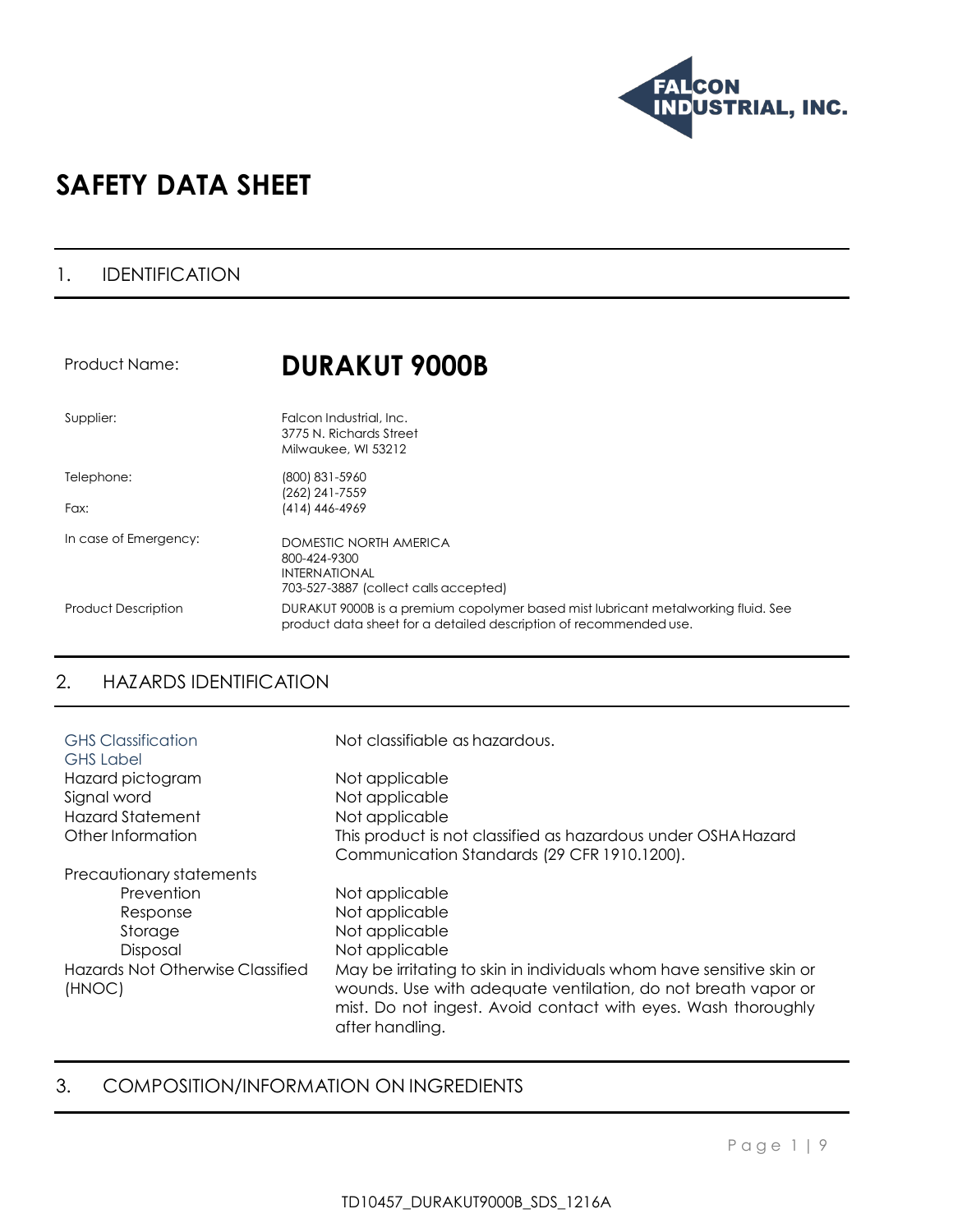

**Substance / Mixture:** DURAKUT 9000B is a copolymer based, water insoluble, mist lubricant used in metalworking.

| Components/Ingredients                                                                                                                      | CAS No.      | $%$ Range $*$ |
|---------------------------------------------------------------------------------------------------------------------------------------------|--------------|---------------|
| Polybutene Copolymer                                                                                                                        | Proprietary* | $90 - 100$    |
| Colorant / Fragrance                                                                                                                        | Proprietary* | < 0.01        |
| *Specific percentages of composition are being withheld as a tradesecret.<br>*Proprietary CAS numbers are being withheld as a trade secret. |              |               |

## 4. FIRST AID MEASURES

| Eye                | Irrigate with flowing water immediately and continuously for a minimum of<br>15 minutes. Get medical assistance immediately if irritation occurs.                                                                                                                                                                                                                                                                                                                                        |
|--------------------|------------------------------------------------------------------------------------------------------------------------------------------------------------------------------------------------------------------------------------------------------------------------------------------------------------------------------------------------------------------------------------------------------------------------------------------------------------------------------------------|
| Skin               | Thoroughly rinse contact areas with waterless hand cleaner. Sensitive<br>individuals may require gloves. If clothing or shoes are contaminated;<br>remove immediately and wash before using again.                                                                                                                                                                                                                                                                                       |
| Ingestion          | DO NOT induce vomiting. May cause gastrointestinal irritation. Drink plenty<br>of water to dilute. Seek medical attention immediately. Never give<br>anything by mouth to an unconscious person. If a person vomits when lying<br>on their back, immediately place them in the recovery position to prevent<br>aspiration of vomit.                                                                                                                                                      |
| Inhalation         | If inhaled, move to fresh air. The exposed person may need to be kept<br>under medical attention. If breathing has stopped or is labored, give<br>assisted respirations. Supplemental oxygen may be required. If the heart<br>has stopped, trained personnel should begin cardiopulmonary resuscitation<br>immediately. Seek medical attention.<br>Most important symptoms/effects, acute and delayed<br>See Section 11 for more detailed information on health effects and<br>symptoms. |
|                    | Description of necessary first aid measures / specific treatments<br>No specific treatment.                                                                                                                                                                                                                                                                                                                                                                                              |
| Notes to Physician | In case of inhalation of decomposition products in a fire, symptoms may be<br>delayed. The exposed person may need to be kept under medical<br>surveillance for 48 hours. Treatment should in general be symptomatic and<br>directed to relieving any effects.                                                                                                                                                                                                                           |

# 5. FIRE FIGHTING MEASURES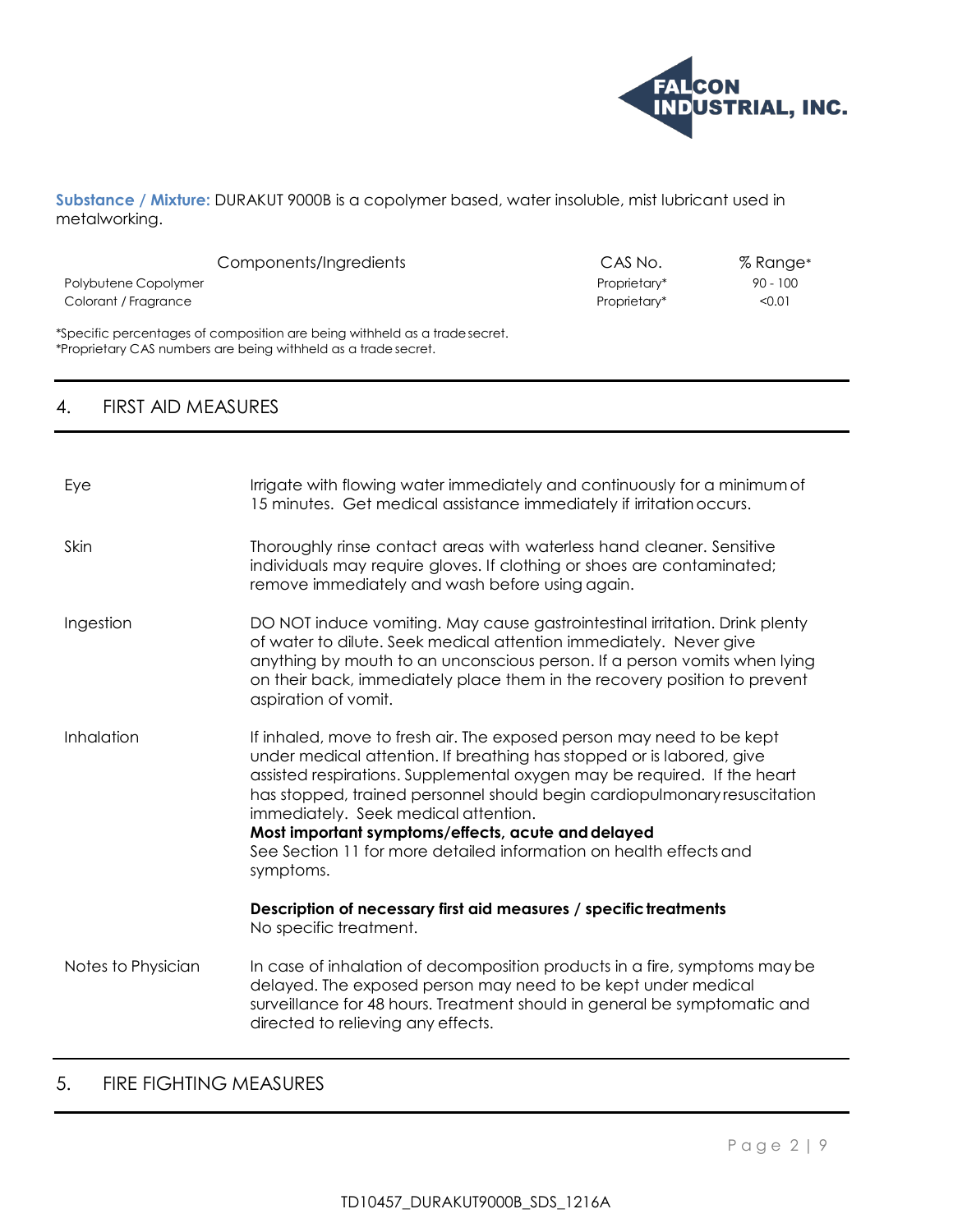

| Extinguishing Media                     | jet to extinguish flames.                                                                                          | Water fog, alcohol-resistant foam, dry chemical, and carbon<br>dioxide are appropriate extinguishing media. Avoid using water                                                                                                                                         |
|-----------------------------------------|--------------------------------------------------------------------------------------------------------------------|-----------------------------------------------------------------------------------------------------------------------------------------------------------------------------------------------------------------------------------------------------------------------|
| <b>Hazardous Combustion</b><br>Products | Combustion products may include the following:<br>Oxides of carbon (CO, CO2) (carbon monoxide, carbon<br>dioxide). |                                                                                                                                                                                                                                                                       |
| Special Fire Fighting Instructions      | water supply. Firefighters should use standard protective<br>and to protect personnel.                             | Keep people away and evacuate the area. Prevent runoff from<br>fire control or dilution from entering streams, sewers, or drinking<br>equipment and in enclosed spaces, self – contained breathing<br>apparatus (SCBA). Use water spray to cool fire exposed surfaces |
| Unusual Fire or Explosion<br>Hazards    | In a fire, rapid depolymerization can occur and produce<br>Storage temperatures should be kept below 250°F.        | flammable vapors. May depolymerize at temperatures above<br>200°C and generate extremely flammable butene monomers.                                                                                                                                                   |
| Auto Ignition Temperature               | Not determined                                                                                                     |                                                                                                                                                                                                                                                                       |
| <b>Explosion Limits</b>                 | LEL: No data                                                                                                       | UEL: No data                                                                                                                                                                                                                                                          |

# 6. ACCIDENTIAL RELEASE MEASURES

| <b>Personal Precautions, Protective</b><br>Equipment, and Emergency<br>Procedures | Spilled material may make surfaces slippery.<br>Wear suitable protective gear, such as: chemically protective<br>gloves, eye protection, chemically protective boots, and<br>chemically protective clothing.                                                                                                                                                                                                                                                                                                                       |
|-----------------------------------------------------------------------------------|------------------------------------------------------------------------------------------------------------------------------------------------------------------------------------------------------------------------------------------------------------------------------------------------------------------------------------------------------------------------------------------------------------------------------------------------------------------------------------------------------------------------------------|
| <b>Environmental Precautions</b>                                                  | Dike spilled material to prevent spreading and any releases of<br>this material to the environment. DO NOT allow material to enter<br>waterways or water systems. In the case of a spill or accidental<br>release, notify proper authorities in accordance to regulations.<br>US regulations require reporting releases of this material to the<br>environment which exceed the applicable reportable quantity<br>or oil spills which could reach any waterway. The National<br>Response Center can be contacted at (800)424-8802. |
| Methods and Materials for<br>Containment and Cleaning Up                          | Dike spilled material and soak up with inert absorbent material,<br>such as: mops, sand, oil-dri, or fiber media. Dispose of material in<br>accordance with all Federal, State and Local regulations. Do not<br>touch or walk through spilt material. Avoid breathing vapor or<br>mist. Provide adequate ventilation.                                                                                                                                                                                                              |

# 7. HANDLING AND STORAGE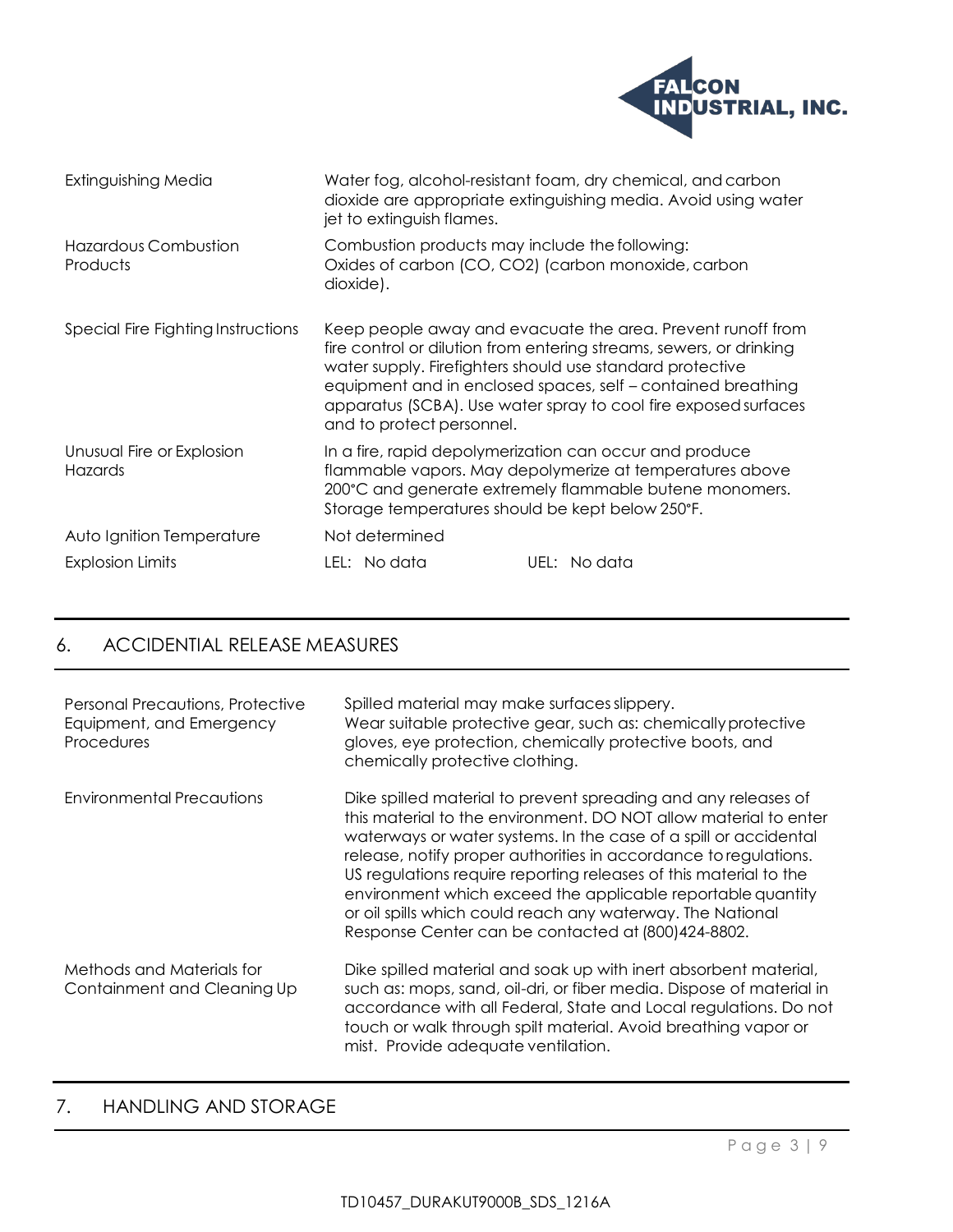

Handling Ensure adequate ventilation. Keep out of reach of children or individualsnot educated and familiar with the potential hazards of this material. Avoid contact with eyes. Do not ingest. Avoid prolonged or repeated contact with skin. Do not mix or contaminate with other chemicals. Do not eat, drink or smoke while using this product. Wear appropriate PPE, avoid breathing vapor or mist. Empty containers retain product residue and can be hazardous. Keep in the original container or an alternative made from a compatible material; keep closed when not in use. Do not reuse original container. Empty containers should not be cut, ground, drilled into, or welded on. Avoid high heat, flames, sparks, ignition sources, or UV light. Dissipate static electricity during transfer by grounding and bonding containers and equipment before transferring material. Use explosionproof electrical, ventilating, lighting, and other material handling equipment.

Storage Store in a closed, properly labeled container, in accordance with allregulations. Store in the original container, away from direct sunlight, and incompatible materials. Store at temperatures below 100°F. Keep container tightly sealed when not in use. If material is stored for prolonged periods of time above 60°C, keep under a nitrogen blanked in an oxygen free vessel.

#### 8. EXPOSURE CONTROLS / PERSONAL PROTECTION

| <b>Engineering Controls</b>   | The level of protection and types of controls necessary will vary<br>depending upon potential exposure conditions. Showers,<br>eyewash stations, and ventilation systems are appropriate.            |
|-------------------------------|------------------------------------------------------------------------------------------------------------------------------------------------------------------------------------------------------|
| <b>Environmental Controls</b> | Comply with applicable environmental regulations limiting<br>discharge to air, water and soil. Protect the environment by<br>applying appropriate control measures to prevent or limit<br>emissions. |
| <b>Metalworking Fluids</b>    | <b>OSHA</b>                                                                                                                                                                                          |
|                               | TWA: 5 mg/m3 – 8 hour (mineral oil mist)                                                                                                                                                             |
|                               | TWA: 15 mg/m3 – 8 hour (Particulates Not Otherwise Classified -<br>PNOC)                                                                                                                             |
|                               | Recommended PEL: 0.5 mg/m3 - 8 hour (total particulate)                                                                                                                                              |
|                               | <b>NIOSH</b>                                                                                                                                                                                         |
|                               | REL-TWA: 0.5 mg/m3 – 10 hour (total particulate mass – aerosol)                                                                                                                                      |
|                               | <b>ACGIHTLV</b>                                                                                                                                                                                      |
|                               | TWA: $5 \text{ mg/m}3 - 8 \text{ hour}$ (mineral oils)                                                                                                                                               |
|                               | STEL: 10 mg/m3 – 15 minutes (mineral oils)                                                                                                                                                           |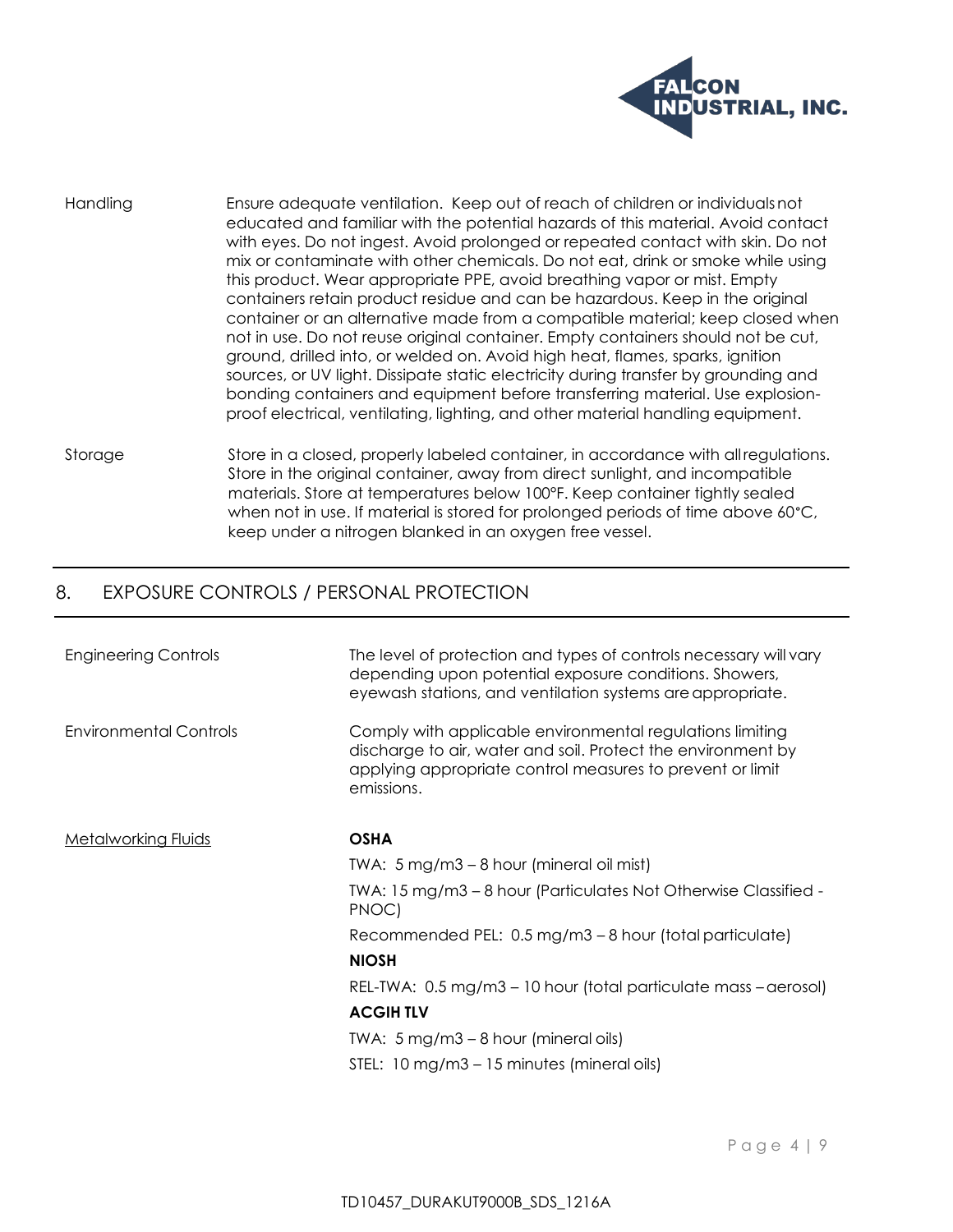

| Exposure Limit Values                              | No components listed with TWA or STEL values under OSHA or<br>ACGIH.                                                                                                                                                                                                                                                                                                                                                                                                                                                                                         |  |  |
|----------------------------------------------------|--------------------------------------------------------------------------------------------------------------------------------------------------------------------------------------------------------------------------------------------------------------------------------------------------------------------------------------------------------------------------------------------------------------------------------------------------------------------------------------------------------------------------------------------------------------|--|--|
| Personal Protective Equipment                      | Personal protective equipment selections vary based on<br>potential exposure conditions such as applications, handling<br>practices, concentration and ventilation. Always observe good<br>personal hygiene measures, such as washing after handling the<br>material and before eating, drinking, or smoking. Routinely wash<br>work clothing and protective equipment to remove<br>contaminants. Discard contaminated clothing and footwear<br>that cannot be cleaned. Practice good housekeeping.                                                          |  |  |
| Eye / Face Protection                              | If contact from spray or splashing, safety glasses with side-shields<br>are recommended.                                                                                                                                                                                                                                                                                                                                                                                                                                                                     |  |  |
| <b>Skin Protection</b>                             | No skin protection is ordinarily required under normal conditions<br>of use. Use of protective gloves is a good practice. Use of<br>chemically resistant gloves is recommended when used for<br>prolonged periods or by individuals whom are dermally sensitive.<br>When the risk of skin exposure is high, chemical resistant aprons<br>and/or impervious chemical suits and boots may be required.<br>PPE for the body should be selected based on the potential for<br>contact with the product and the potential risks involved if<br>contact may occur. |  |  |
| <b>Respiratory Protection</b>                      | The choice of respiratory protections is dependent upon the<br>environment the product is being used and the environment of<br>the product is used in. Safety procedures should be developed<br>for all intended conditions of handling and use of this product.                                                                                                                                                                                                                                                                                             |  |  |
| Special Instructions for<br>Protection and Hygiene | Provide readily accessible eye wash stations and safety showers.<br>Wash hands at the end of each work shift and before eating,<br>smoking or using the toilet.                                                                                                                                                                                                                                                                                                                                                                                              |  |  |

## 9. PHYSICAL AND CHEMICAL PROPERTIES

Appearance Blue, Translucent, Liquid Odor Mild Odor Mild Odor Odor Threshold Not Determined pH Not Applicable Melting Point / Freezing Point  $\leq 32^{\circ}F$  (0°C) Initial Boiling Point and Boiling Range<br>
Flash Point (100°C) Evaporation Rate (Butyl Acetate @ 25°C = 1) Not Determined Flammability (solid, gas) Not Applicable Upper Explosive Limit / Lower Explosive Limit Not Applicable Vapor Pressure (Water @ 20°C = 17.5 mmHg) Not Determined Vapor Density Not Determined Specific Gravity (20°C) 0.800 – 0.900

>212°F (100°C)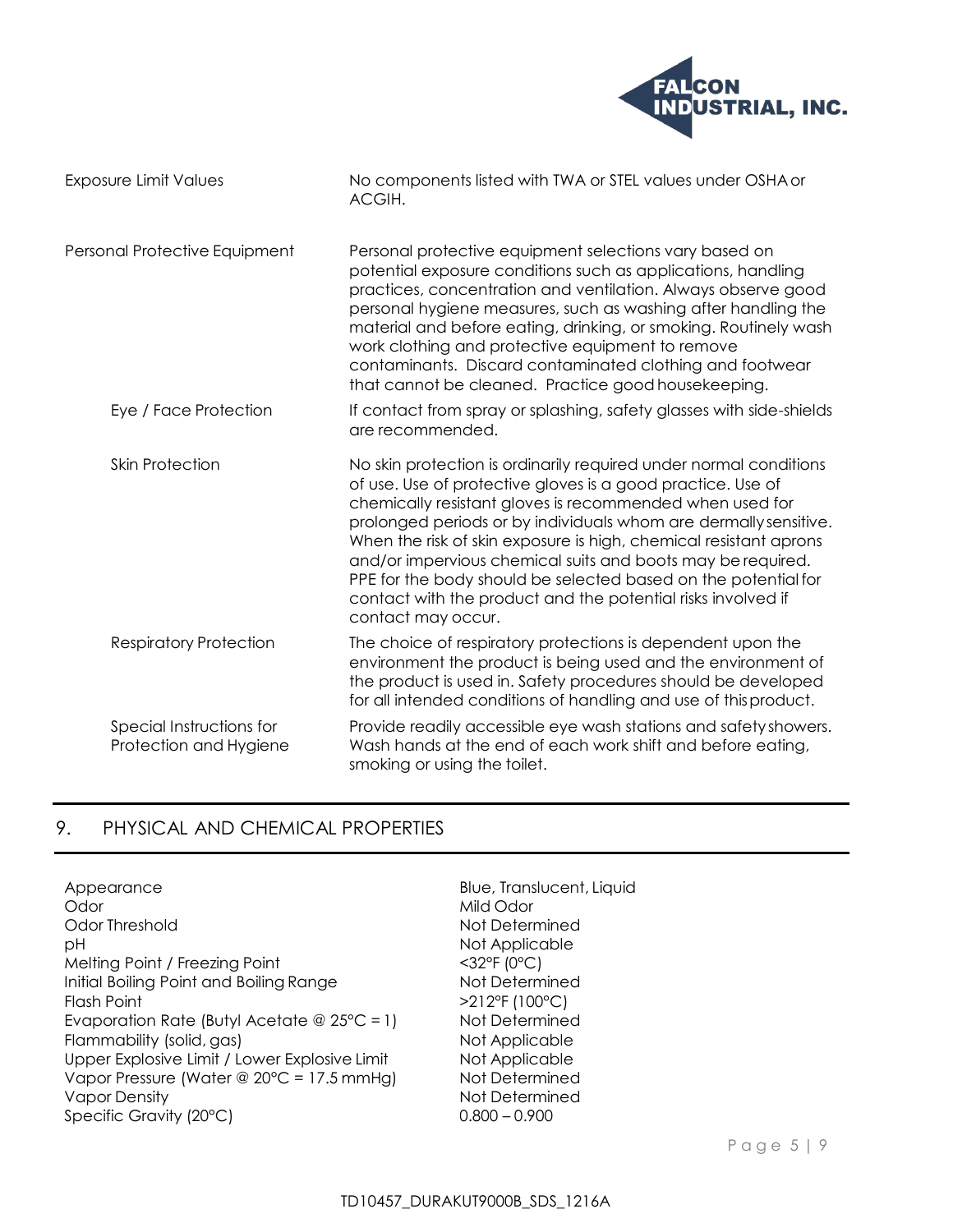

Solubility Not Soluble Partition Coefficient (n-octanol / water) Not Determined Auto-ignition Temperature<br>
Decomposition Temperature<br>
Not Determined Decomposition Temperature Viscosity (Water  $@ 20°C = 1 \text{ cSt}$ )  $~28 \text{ cSt} @ 20°C$ 

# 10. STABILITY AND REACTIVITY

| <b>Chemical Stability</b>            | Stable under recommended handling and storage<br>conditions.                                |
|--------------------------------------|---------------------------------------------------------------------------------------------|
| Conditions to Avoid                  | Avoid high heat (>60°C), flames, ignition sources, UV light,<br>and incompatible materials. |
| Incompatible Materials               | Oxidizers, acids                                                                            |
| Hazardous decomposition<br>materials | Carbon dioxide, carbon monoxide, and other unknown<br>incomplete products of combustion.    |
| Reactivity                           | Not expected under recommended handling and<br>storage environments.                        |

# 11. TOXICOLOGIAL INFORMATION

Likely Routes of Exposure:

| Inhalation<br><b>Skin Contact</b> |                                | Overexposure may cause headaches.<br>Repeated and prolonged contact may cause defatting and irritation of<br>the skin. |                                                               |                                                                 |                                                                         |                     |
|-----------------------------------|--------------------------------|------------------------------------------------------------------------------------------------------------------------|---------------------------------------------------------------|-----------------------------------------------------------------|-------------------------------------------------------------------------|---------------------|
| Ingestion                         | Eye Contact                    |                                                                                                                        |                                                               | May cause irritation.<br>May cause gastrointestinal irritation. |                                                                         |                     |
|                                   | Potential Acute Health Effects |                                                                                                                        |                                                               |                                                                 |                                                                         |                     |
|                                   | Eye Contact                    |                                                                                                                        |                                                               | No significant effects or critical hazards.                     |                                                                         |                     |
|                                   | Inhalation                     |                                                                                                                        |                                                               | effects may be delayed following exposure.                      | Exposure to decomposition products may cause a health hazard. Serious   |                     |
| Skin Contact                      |                                |                                                                                                                        | Defatting to the skin; may cause skin dryness and irritation. |                                                                 |                                                                         |                     |
|                                   | Ingestion                      |                                                                                                                        |                                                               | Not expected; may cause gastrointestinal irritation.            |                                                                         |                     |
|                                   |                                | Species<br>Rat<br>Rat<br>Rat                                                                                           |                                                               | Result<br>LC50 Inhalation<br>LD50 Dermal<br>LD50 Oral           | Dose<br>$>4820$ mg/m <sup>3</sup><br>$>10,250$ mg/kg<br>$>34,600$ mg/kg | Exposure<br>4 hours |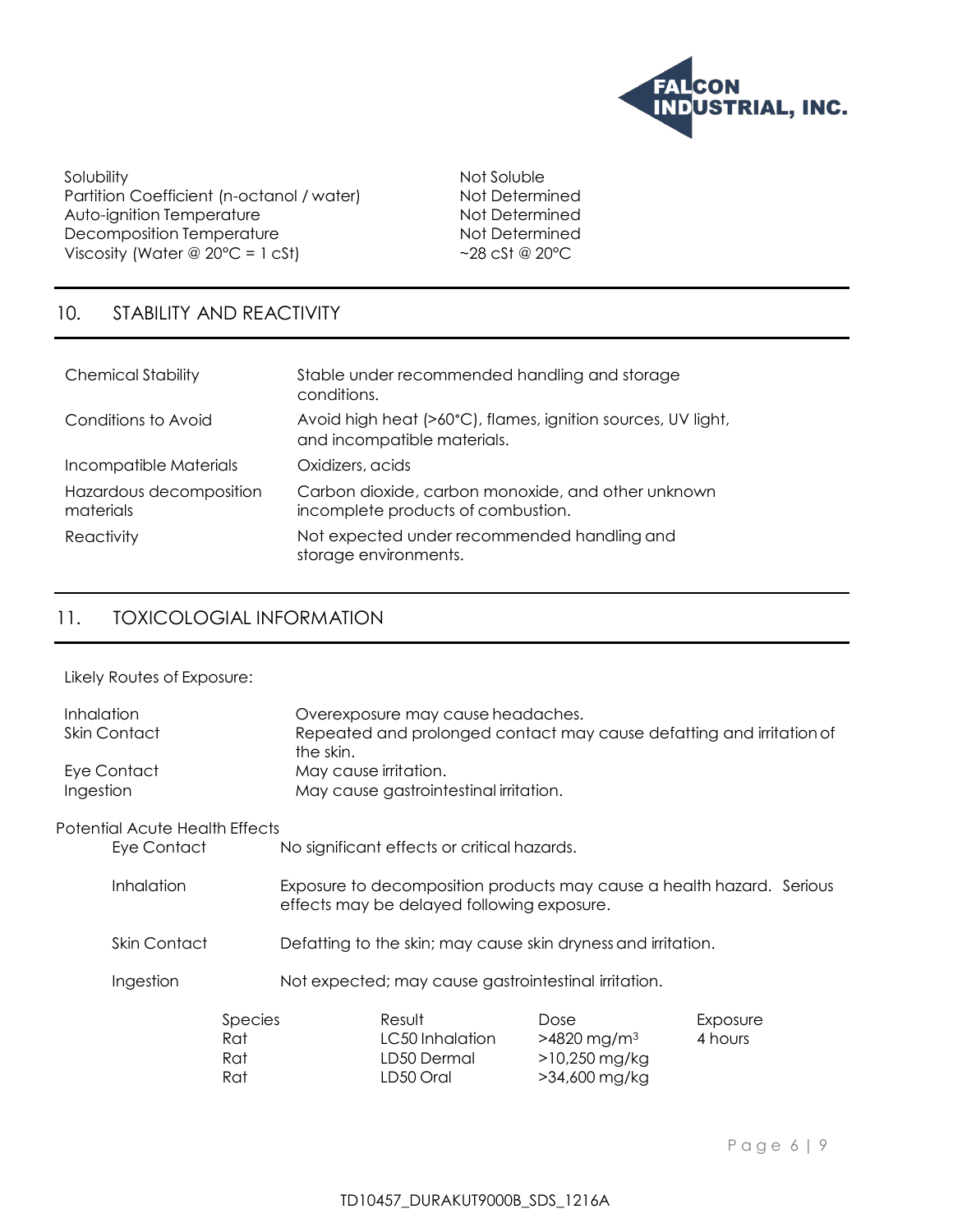

| <b>Eye Contact</b><br>Inhalation<br><b>Skin Contact</b><br>Ingestion                                                                                                                       | Symptoms related to; physical, chemical and toxicological characteristics<br>Irritation, dryness, stinging, tearing<br>Not determined<br>Skin irritation, dryness, redness, cracking<br>Not determined                                  |
|--------------------------------------------------------------------------------------------------------------------------------------------------------------------------------------------|-----------------------------------------------------------------------------------------------------------------------------------------------------------------------------------------------------------------------------------------|
| Delayed / Chronic Health Effects                                                                                                                                                           |                                                                                                                                                                                                                                         |
| Eye Contact<br>Skin Contact                                                                                                                                                                | Stinging, itching, and irritation.<br>Prolonged or repeated contact can cause skin defatting, leading to;<br>dermatitis, cracking, and irritation.                                                                                      |
| Ingestion                                                                                                                                                                                  | While not likely, ingestion may cause nausea and diarrhea.                                                                                                                                                                              |
| <b>Potential Chronic Health Effects</b><br>Carcinogenicity<br>Mutagenicity<br>Teratogenicity<br>Developmental<br>Fertility                                                                 | Not known<br>Not known<br>Not known<br>Not known<br>Not known                                                                                                                                                                           |
| Skin Corrosion / Irritation<br>Eye Damage / Irritation<br><b>Germ Cell Mutagenicity</b><br>Carcinogenicity<br>Reproductive Toxicity<br>Specific Target Organ<br>Toxicity - Single Exposure | Not classified as a Skin Corrosion Hazard or Skin Irritation Hazard.<br>Not classified as an Eye Damage Hazard or Eye irritation Hazard.<br>Not classified.<br>Not classified.<br>Not classified.<br>Not classified.<br>Not classified. |
| Specific Target Organ<br>Toxicity – Repeated<br>Exposure<br><b>Aspiration Toxicity</b>                                                                                                     | Not classified.                                                                                                                                                                                                                         |
|                                                                                                                                                                                            |                                                                                                                                                                                                                                         |

The hazard classifications of this substance / mixture were made congruent to the Occupational Safety and Health Standards, established in OSHA Regulation Standards 29 CFR 1910.1200.

# 12. ECOLOGICAL INFORMATION

| Aquatic Toxicity                 | Do not release into waterways, water systems, or land. Not<br>determined to be classified under 1910.1200, with an aquatic<br>toxicity profile classification. |                 |          |
|----------------------------------|----------------------------------------------------------------------------------------------------------------------------------------------------------------|-----------------|----------|
|                                  | <i>Species</i>                                                                                                                                                 | Result          | Exposure |
|                                  | Daphnia                                                                                                                                                        | EC50 >1000 mg/l | 48 hours |
|                                  | Fish                                                                                                                                                           | LC50 >1000 mg/l | 96 hours |
| <b>Terrestrial Toxicity</b>      | Not determined.                                                                                                                                                |                 |          |
| Persistence and Degradability    | Biodegradable per information of mixtures components.                                                                                                          |                 |          |
| <b>Bioaccumulative Potential</b> | Not determined.                                                                                                                                                |                 |          |
|                                  |                                                                                                                                                                |                 | Page     |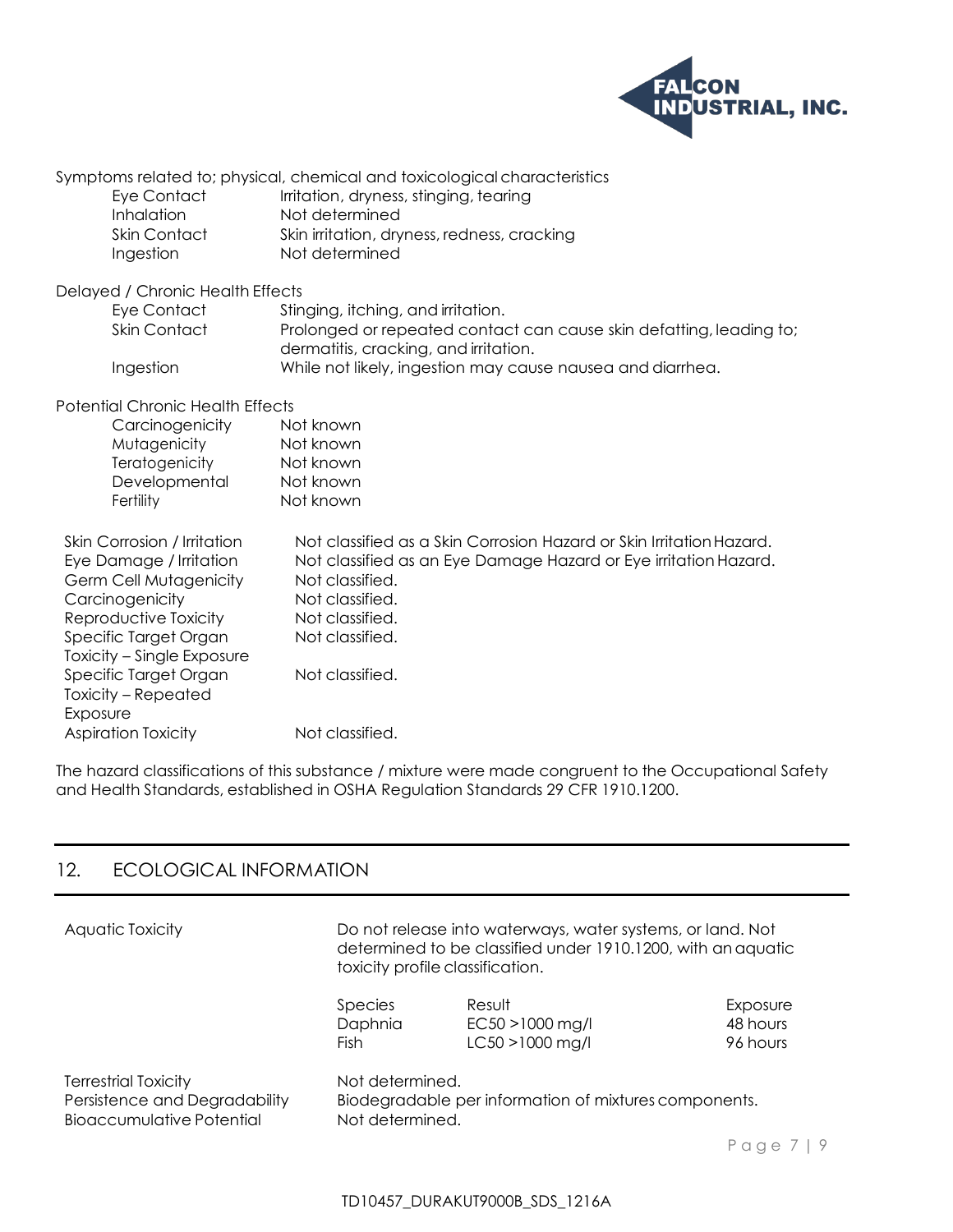

Mobility in Soil Not determined.

Other Adverse Ecological Effects Complete ecological effects are not known. Do not release into waterways, water systems, or environment.

### 13. DISPOSAL CONSIDERATONS

Disposal recommendations based on material as supplied. Disposal must be in accordance with all current applicable federal, state, and local laws and regulations, and material characteristics at time of disposal. Empty containers may contain residue and can bedangerous.

Do not attempt to refill or clean containers without proper instructions. Empty containers should be completely drained and safely stored until appropriately reconditioned or disposed. Empty containers should be taken for recycling, recovery, or disposal through suitably qualified or licensed contractor and in accordance with governmental regulations. DO NOT PRESSURISE, CUT, WELD, BRAZE, SOLDER, DRILL, GRIND, OR EXPOSE SUCH CONTAINERS TO HEAT, FLAME, SPARKS, STATIC ELECTRICITY, OR OTHER SOURCES OF IGNITION. THEY MAY EXPLODE AND CAUSE INJURY ORDEATH.

The unused product, in our opinion, is not specifically listed by the EPA as a hazardous waste, nor is it formulated to contain materials which are listed as hazardous wastes. It does not exhibit the hazardous characteristics of ignitability, corrositivity, toxicity, or reactivity and is not formulated with contaminants as determined by the Toxicity Characteristic Leaching Procedure (TCLP). However, used product may be regulated.

#### 14. TRANSPORT INFORMATION

| UN Number                           | Not Applicable                                     |
|-------------------------------------|----------------------------------------------------|
| UN Proper Shipping Name             | Not Applicable                                     |
| <b>Transport Hazard Class</b>       | Not Applicable                                     |
| Packing Group                       | Not Applicable                                     |
| Environmental Hazards               | Marine Pollutant - NO                              |
| Transportation in Bulk (Annex II of | Contact Falcon Industrial, Inc. for bulk shipping. |
| MARPOL 73/78 and IBC Code)          |                                                    |
| <b>Special Precautions</b>          | Spilled material may be a slip hazard.             |
|                                     |                                                    |
| U.S. DOT / Canadian TDG             | Not Regulated for shipping                         |
| IMO / IDMG                          | Not Classified as Hazardous                        |
| ICAO / IATA                         | Not Classified as Hazardous                        |
| ADR / RID                           | Not Classified as Hazardous                        |
| <b>NMFC Number</b>                  |                                                    |
| Freight Class                       | 55                                                 |
|                                     |                                                    |

#### 15. REGULATORY INFORMATION